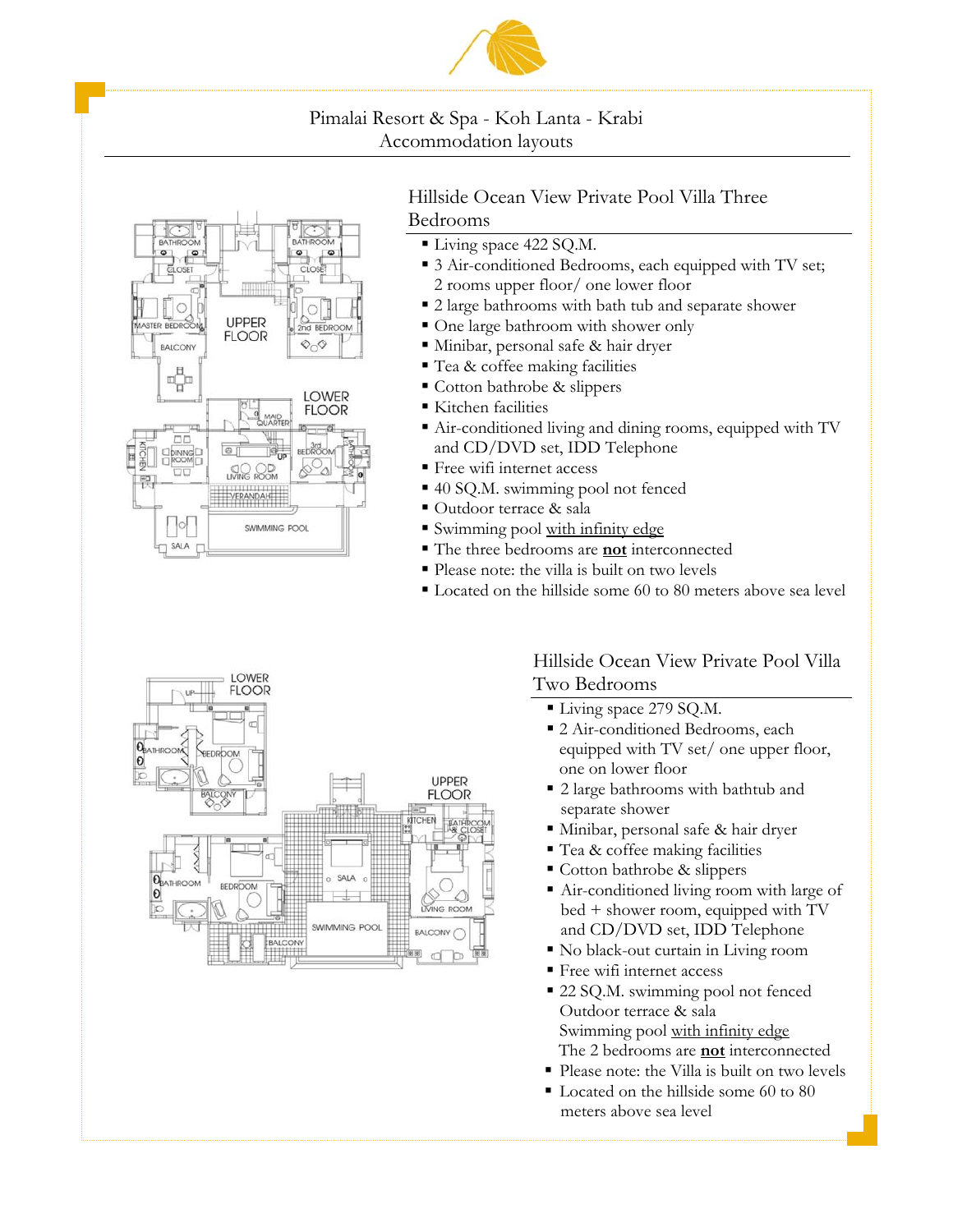



## Hillside Ocean View Private Pool Villa One Bedroom

- Living space 204 SQ.M.
- Air-conditioned Bedrooms, each equipped with TV set
- Large bathroom with bathtub and separate shower
- Minibar, personal safe & hair dryer
- Tea & coffee making facilities
- Cotton bathrobe & slippers
- Air-conditioned living room, with large sofa bed  $+$ shower room, equipped with TV and CD/DVD set, IDD Telephone
- **Free wifi internet access**
- 22 SQ.M. swimming pool not fenced
- Outdoor terrace & sala
- Swimming pool with infinity edge
- Rattans curtains only (no black out curtains) in living room;
- Bedroom & Living room are **not** interconnected
- Located on hillside some 60 to 80 meters above sea level



## Beachside Private Pool Villa Three Bedrooms – Chairman's Villa

- Living space 650 SQ.M.
- 3 Air-conditioned Bedrooms, each equipped with TV set
- 3 Large bathrooms with outdoor bath and shower
- Minibar, personal safe & hair dryer
- Tea & coffee making facilities
- Cotton bathrobe & slippers
- Kitchen facilities
- Air-conditioned living and dining rooms, equipped with TV and CD/DVD set, IDD Telephone, free wifi access
- 45 SQ.M. swimming pool not fenced
- Outdoor terrace & sala
- Swimming pool with infinity edge
- The three bedrooms are not interconnected
- Please note: The Villa is built on two levels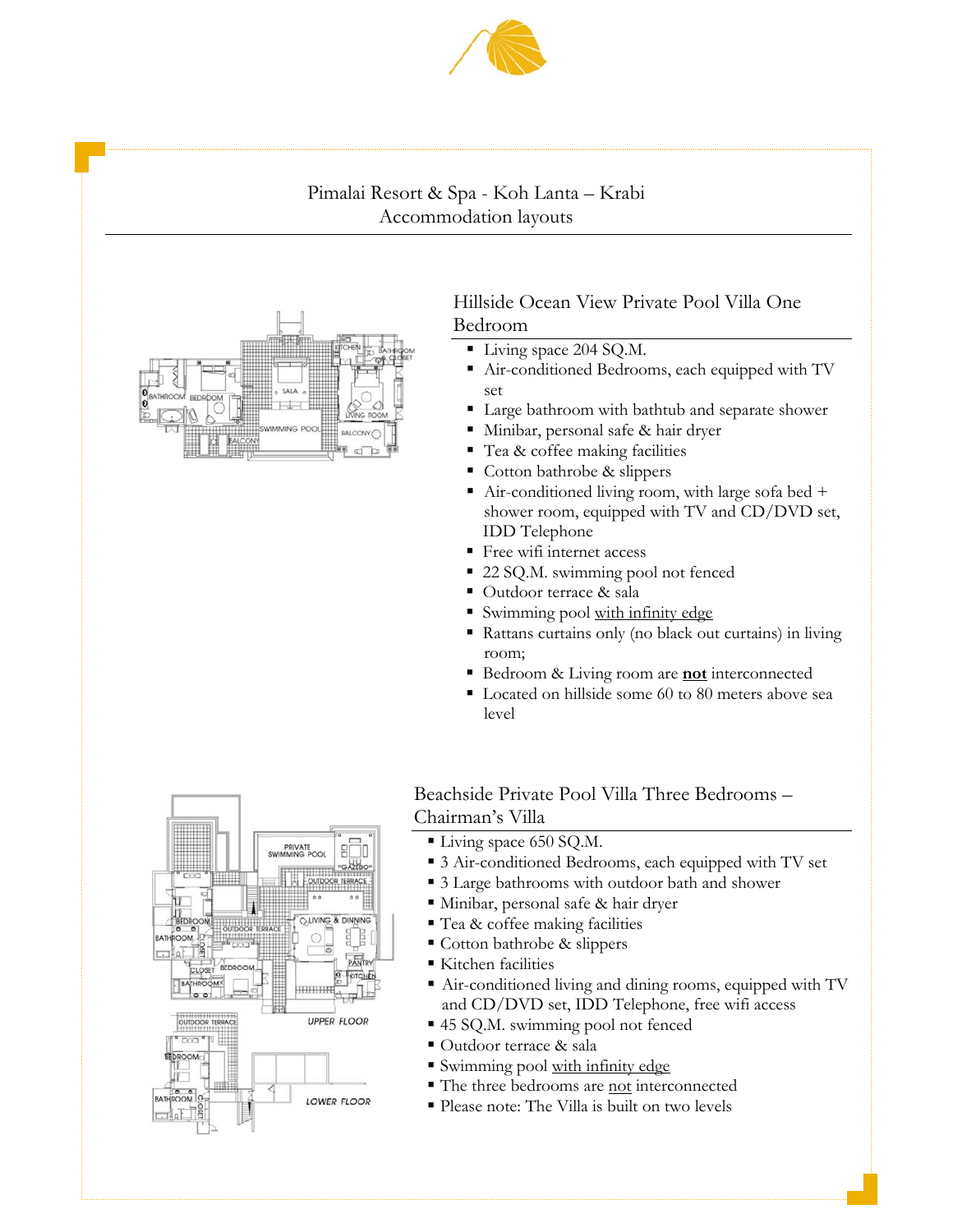





## Beachside Private Pool Villa Two Bedrooms

- Living space 350 SQ.M.
- 2 Air-conditioned Bedrooms, each equipped with TV set
- 2 Large bathrooms with outdoor bath and shower
- Minibar, personal safe & hair dryer
- Tea & coffee making facilities
- Cotton bathrobe & slippers
- Kitchen facilities
- Open air living and dining rooms, equipped with TV and CD/DVD set, IDD Telephone,
- Free wifi internet access
- 45 SQ.M. swimming pool not fenced
- Pool with infinity edge
- Outdoor terrace The two bedrooms are not interconnected.

### Beach Villa One Bedroom

- **Living space 150 SQ.M.**
- Air-conditioned Bedroom, equipped with TV set
- **Large bathroom with outdoor bath** and shower
- Minibar, personal safe & hair dryer
- Tea & coffee making facilities
- Cotton bathrobe & slippers
- Air-conditioned living room, equipped with TV and CD/DVD set, IDD Telephone & free wifi access
- $\blacksquare$  55 SQ.M. swimming pool (Shared) Pool not fenced
- **Cutdoor terrace**
- No black out curtains/ no curtains in Living room (not to be considered as a sleeping room)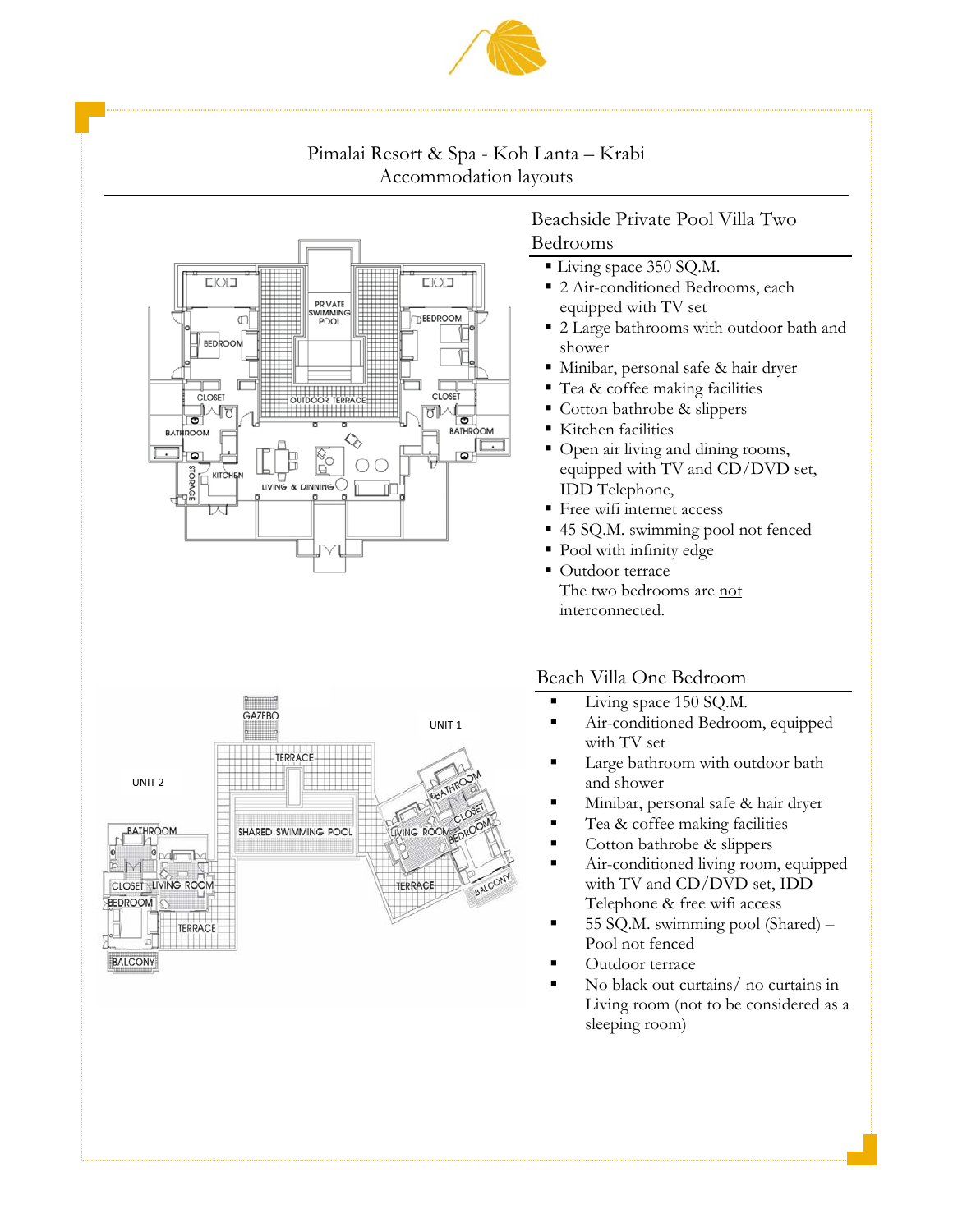



## Pavilion Suite Two Bedrooms

- Living space 160 SQ.M.
- 2 Air-conditioned bedrooms (King-size bed / Two single beds)
- Bathtub, Separate Shower and Double Vanity Basins
- Open Air Shower in a Private Garden
- Air-conditioned living room, equipped with Large Day bed / Sofa, TV and CD/DVD set, IDD No black out curtains/ no curtains in Living room (not to be considered as a sleeping room) Telephone, and miniature garden
- Minibar, Personal Safe & Hair Dryer
- Tea & coffee making facilities
- Cotton bathrobe & slippers
- Free wifi internet access
- Large Wooden Deck Verandah no fence around
- Family with young kids; second bedroom detached from master bedroom with separate entrance door; the two bedrooms are not interconnected. For Family, parents must step out of main building to access  $2^{nd}$ bedroom
- Family with young kids; please note that there is no fence on the outdoor terrace of the master bedroom & living room; and that there is a drop of about 80 cm to 1 meter all around the terrace.

## Pavilion Suite One Bedroom

- Living space 110 SQ.M.
- Air-conditioned bedroom (king-size bed)
- Bathtub, Separate Shower and Double Vanity Basins
- Open Air Shower in a Private Garden
- Air-conditioned living room, equipped with Large Day bed / Sofa, TV and CD/DVD set, IDD Telephone, and miniature garden
- Minibar, Personal Safe & Hair Dryer
- Tea & coffee making facilities
- Cotton bathrobe & slippers
- Free wifi internet access
- Large Wooden Deck Verandah no fence around
- Air-conditioned Living room (not to be considered as a sleeping room)
- Family with young kids Please note that there is no fence on the outdoor terrace of the master bedroom & living room; and that there is a drop of about 80 cm to 1 meter all around the terrace.